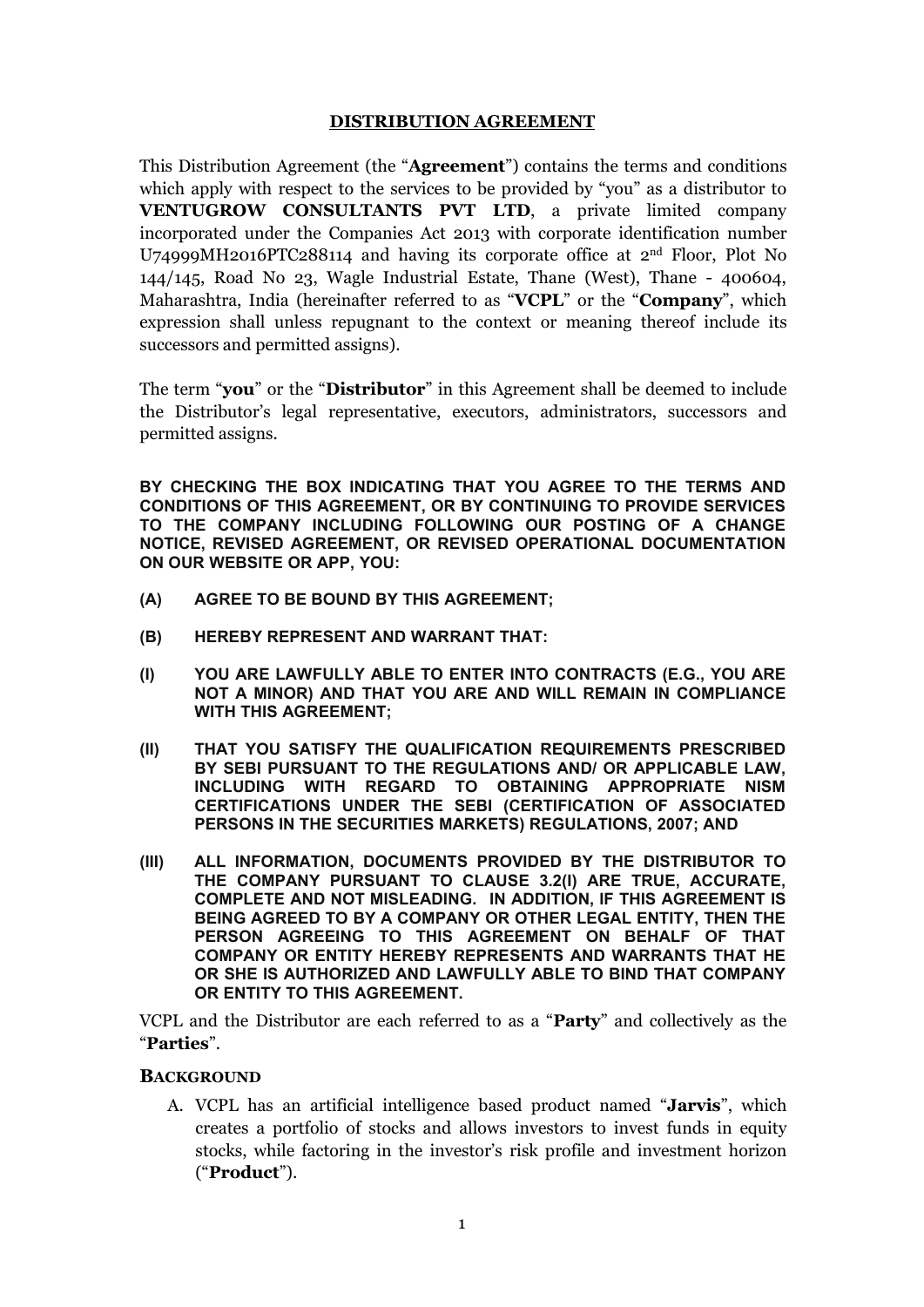- B. Distributor is engaged in the business of providing financial management / advisory services to its clients and by virtue of accepting this Agreement it is deemed to have agreed to refer clients to VCPL who may be interested in using the Product.
- C. This Agreement sets forth the terms and conditions subject to which Distributor shall refer clients to VCPL and related matters.

# **1. INTERPRETATION**

1.1 The following definitions and rules of interpretation in this clause apply in this Agreement.

"**Affiliate**" means, in relation to a company, its subsidiaries, its associates and its ultimate holding company and each of the subsidiaries and associates of such holding company, irrespective whether in India and outside India;

"**App**" means the web portal which is provided to you in order to introduce a client to the services of JARVIS in online or offline mode.

"**Applicable Law**" means, in relation to each Party,all applicable legislation, rules, regulations or requirements of any regulatory body to which each Party is subject to, including without limitation the Regulations;

"**Client**" means a person introduced by the Distributor to the Company who subscribes to the Product;

"**Effective Date**" means the date on which theDistributor accepts these terms and conditions;

"**Loss**" **or** "**Losses**" means any direct, indirect, incidental, special, consequential or exemplary losses, including but not limited to, damages for loss of profits, goodwill, use, data or other intangible Losses (even if VCPL have been advised of the possibility of such Losses), claims, penalties, damages, liabilities (including legal and other costs and expenses reasonably incurred while investigating or defending against such loss, claim, damages or liabilities). Losses also includes any duties, levies, taxes and cess payable on the Loss;

"**Regulations**" means the Securities and Exchange Board of India (Investment Advisers) Regulations, 2013, as amended from time to time.

"**Services**" means the services set out in paragraph 3 below.

"**SEBI**" means the Securities and Exchange Board of India.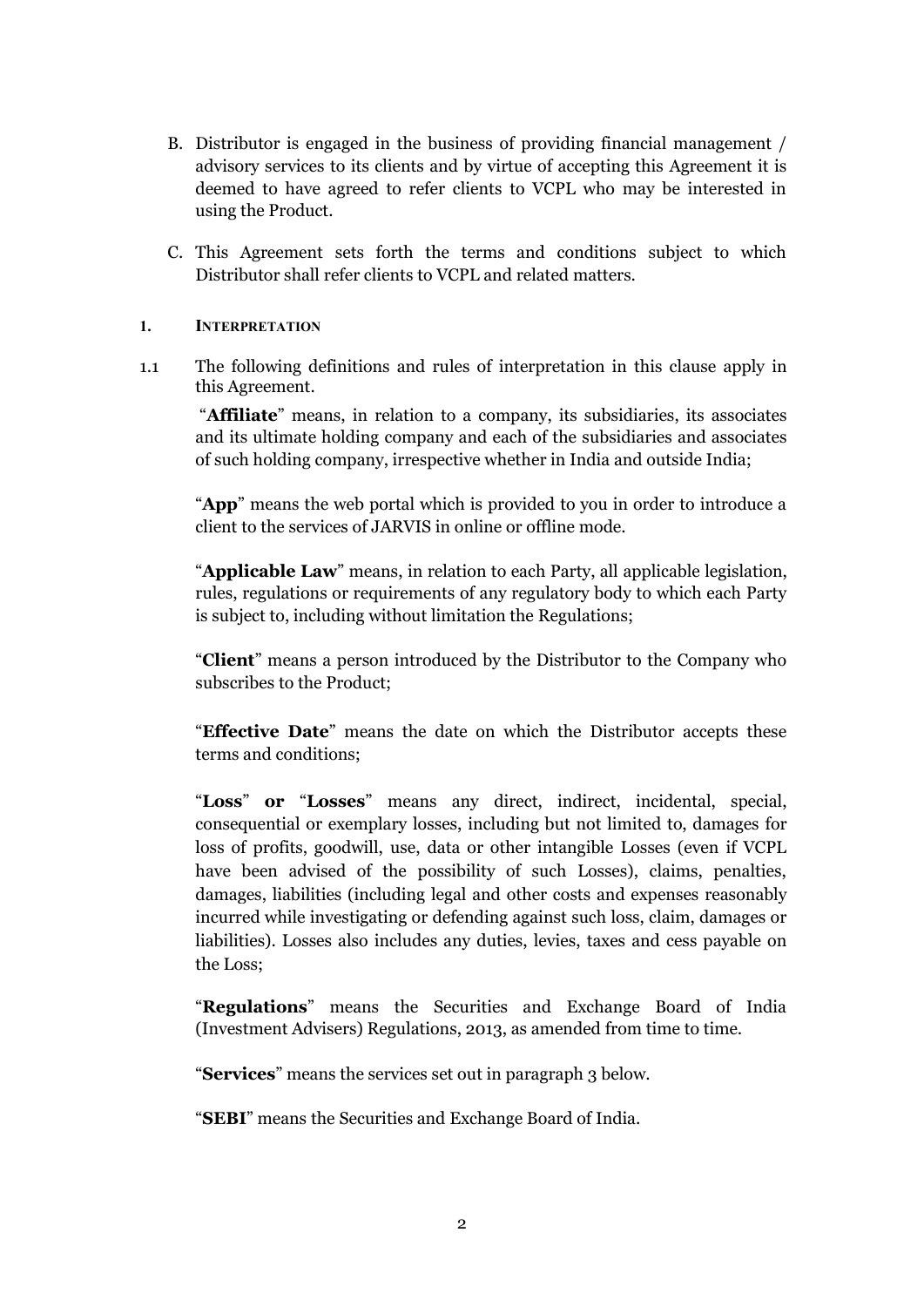"**Term**" means the term of this Agreement commencing on the Effective Date and, unless terminated earlier in accordance with this Agreement, ending on the third anniversary of the Effective Date.

"**Territory**" means the whole of India.

- 1.2 Headings shall not affect the interpretation of this Agreement.
- 1.3 A **person** includes a natural person, corporate or unincorporated body (whether or not having separate legal personality).
- 1.4 Unless the context otherwise requires, words in the singular shall include the plural and vice versa.
- 1.5 A reference to a statute or statutory provision is a reference to it as amended, extended or re-enacted from time to time. A reference to a statute or statutory provision shall include all subordinate legislation made from time to time under that statute or statutory provision.
- 1.6 A reference to **writing** or **written** includes fax and e-mail.
- 1.7 A reference to **this Agreement** or to any other agreement or document referred to in this Agreement is a reference to this Agreement or such other agreement or document as varied or novated (in each case, other than in breach of the provisions of this Agreement) from time to time.
- 1.8 References to clauses and Schedules are to the clauses and Schedules of this Agreement; and references to paragraphs are to paragraphs of the relevant Schedule.
- 1.9 Any words following the terms **including**, **include**, **in particular**, **for example** or any similar expression shall be construed as illustrative and shall not limit the sense of the words, description, definition, phrase or term preceding those terms.

# **2. APPOINTMENT**

- 2.1 With effect from the Effective Date, the Distributor shall provide Services to the Company on a non-exclusive basis. In order to become a Distributor you must submit complete and accurate information regarding yourself to the Company through our App.
- 2.2 Notwithstanding anything contained in this Agreement, it is specifically understood and agreed upon by Parties that this Agreement is on principal to principal basis and under no circumstances will Distributor or Distributor's personnel be construed as the agents of the Company and no employer employee relationship shall exist or be construed to exist between the Company and Distributor or Distributor's personnel.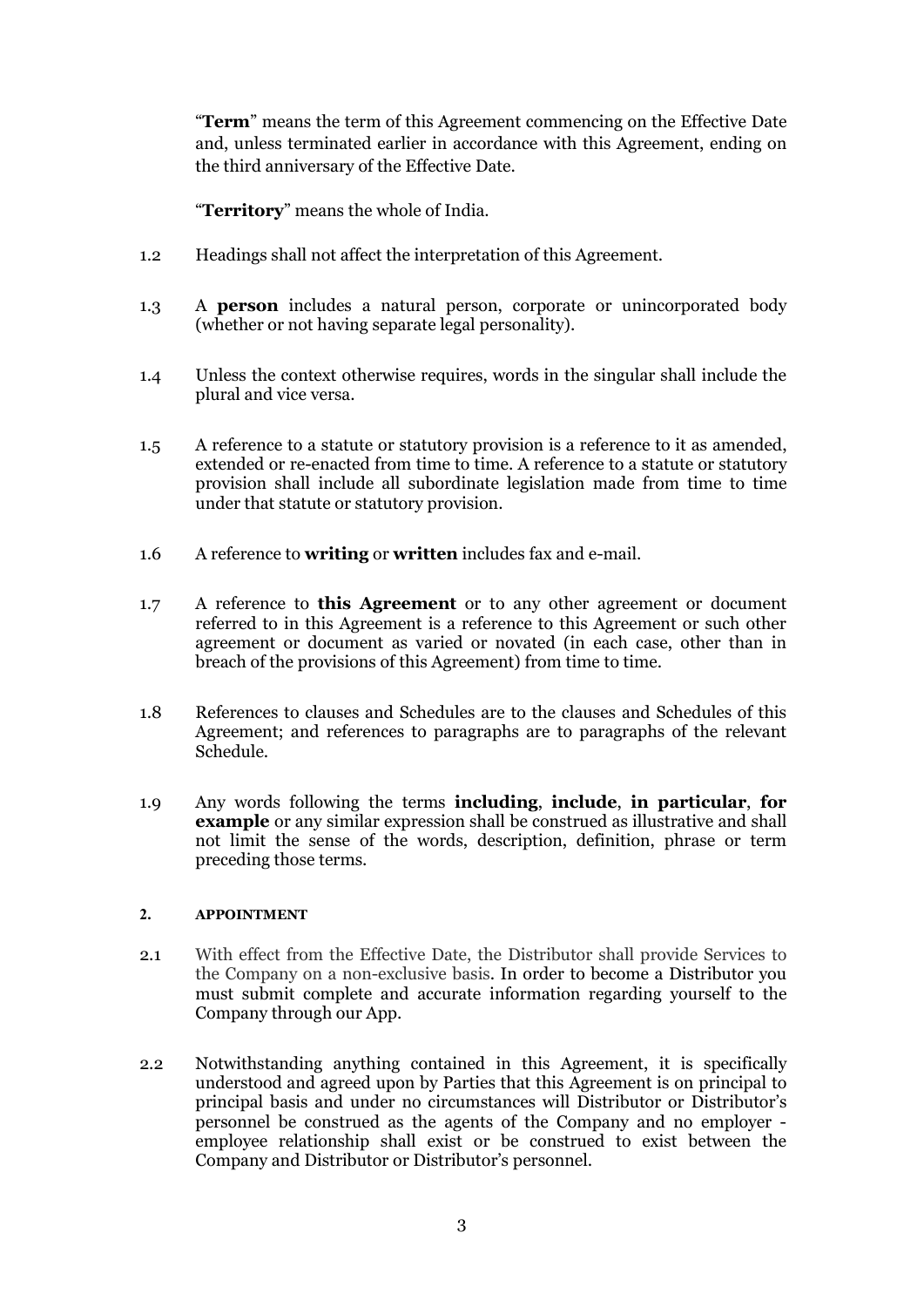- 2.3 During the Term, the Distributor shall provide the following services to the Company ("**Services**"):
	- (a) on a best effort basis, promote and market the Product to its customers with a view to procuring subscriptions for the Product;
	- (b) introduce/ refer those of its customers who are interested in subscribing to the Product to the Company;
	- (c) ensure that it reminds Clients to pay the relevant fee for using the Product to the Company, as applicable from to time to time. Such reminders must be sent prior to the fee becoming due with a view to ensuring that the fee is paid by the Client on time; and
	- (d) perform such other services with respect to or in connection with marketing and distribution of the Product as may be deemed fit by the Company from time to time.
- 2.4 The Distributor shall not:
	- (a) represent itself as an agent of the Company forany purpose; or
	- (b) give any condition or warranty on the Company's behalf; or
	- (c) make any representation on the Company's behalf, other than as permitted by the Company;
	- (d) commit the Company to any contracts; or
	- (e) otherwise incur any liability foror on behalf of the Company.

#### **3. DISTRIBUTOR'S OBLIGATIONS**

- 3.1 Distributor shall provide Services in a professional and ethical manner.
- 3.2 The Distributor shall:
	- (a) use its best efforts and devote all its resources to promote and distribute the Product within the Territory.<br>(b) It is clearly understood and agreed by and between the Parties that
	- every person engaged by Distributor to execute its obligations under this Agreement shall not have any claim or right, whatsoever against the Company. Distributor shall be solely responsible for their terms and conditions of services, safety and health etc. and on no account shall the Distributor's persons be deemed to be employees of the Company. All amounts payable to such persons towards salary, wages or other statutory payments, emoluments, benefits of its any nature shall be paid by the Distributor and the Company shall not be liable to pay the same.
	- (c) regularly and immediately upon request by the Company inform the Company of the progress of the Services rendered by it;
	- (d) not use or engage third party resources and or services for providing Services;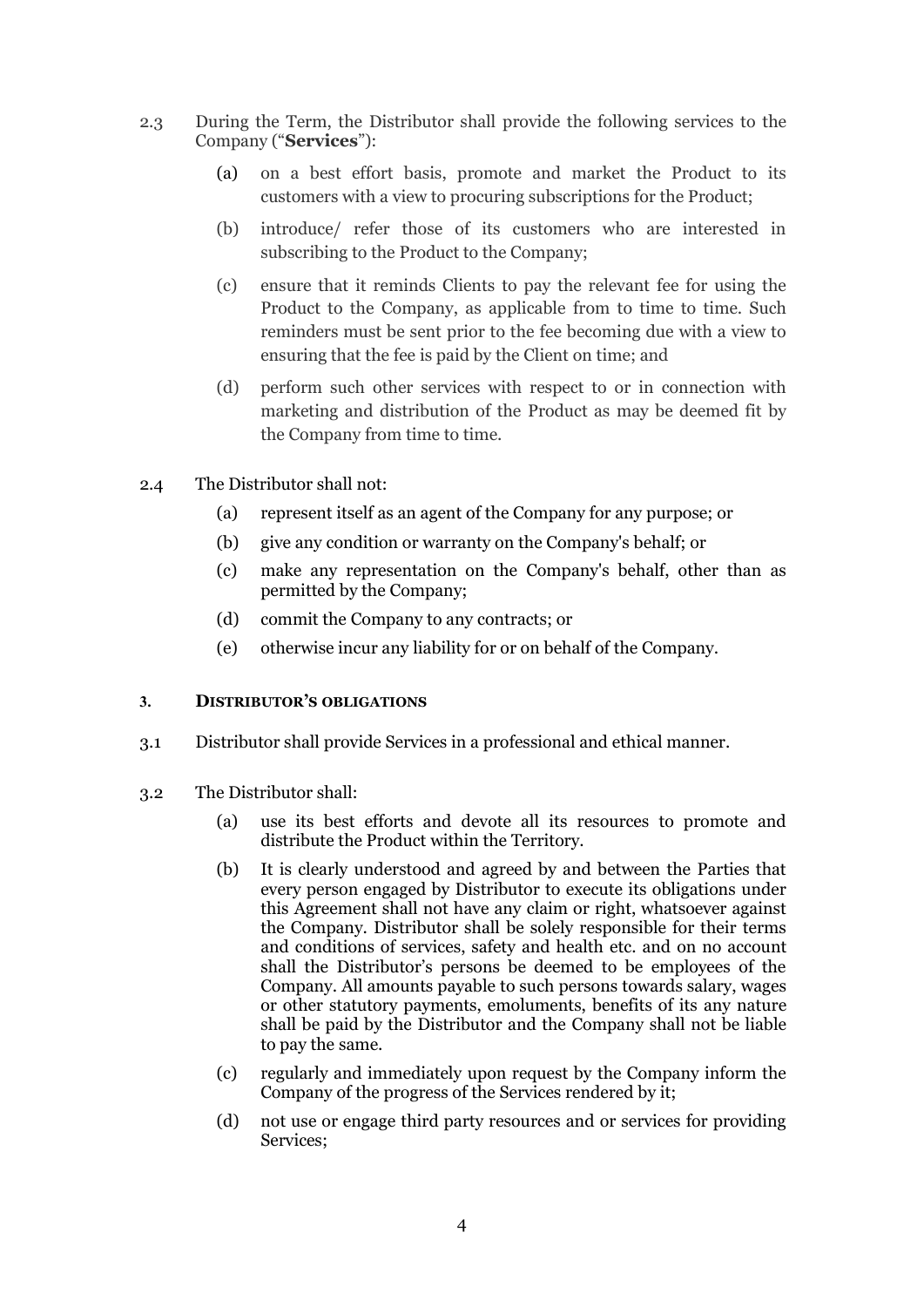- (e) In the course of performance of its Services, comply with all Applicable Laws including compliance with relevant tax laws, obtain and maintain all the necessary permissions, licenses and approvals, shall maintain all registers and records required to be maintained by Applicable Law, and file all returns, forms and the like required to be filed under Applicable Law;
- (f) at the request of the Company, provide such information and documents as may be requested by the Company and / or SEBI in connection with the Services performed hereunder;
- (g) clearly inform the Client (or any prospective client) of the risks involved in making equity investments, that there cannot be any assurance or guarantee that the objective of investments will be achieved, or that the returns shall always be accretive and that the past performance of the Company or the Product does not indicate or guarantee their/ its future performance;
- (h) ensure that at all times during the Term, he/ it satisfies the qualification requirements prescribed by SEBI pursuant to the Regulations and/ or Applicable Law, including with regard to obtaining and maintaining appropriate NISM certifications under the SEBI (Certification of Associated Persons in the Securities Markets) Regulations, 2007;
- (i) provide such information and documents as may be required by the Company to ascertain the qualifications and suitability of the Distributor for performing the Services.
- 3.3 In performing the Services, the Distributor shall:
	- (a) Not provide information to a Client (or prospective client) which is inaccurate, false or misleading;
	- (b) Not make any representations, warranties or guarantees to the Client (or prospective clients) with respect to the nature and performance of the Product, the returns which may be generated from using the Product, any features of the Product or provide any forecast to the Client (or prospective clients) with respect to investment returns that may be generated by using the Product; and
	- (c) provide only such information with respect to the Product to a Client (or a prospective client) as has been provided to the Distributor by the Company.
- 3.4 The Distributor acknowledges and agrees that the Company shall be entitled to directly communicate with Client's with respect to or in connection with the Product, including any information pertaining to the investments made by them, as deemed necessary by the Company. The Distributor shallensure that the Client provides appropriate consents to enable the Company to share any communications sent by the Company to the Client with the Distributor.

#### **4. OBLIGATIONS OF THE COMPANY**

4.1 The Company shall provide to the Distributor, all the requisite information and data required by the Distributor to provide the Services.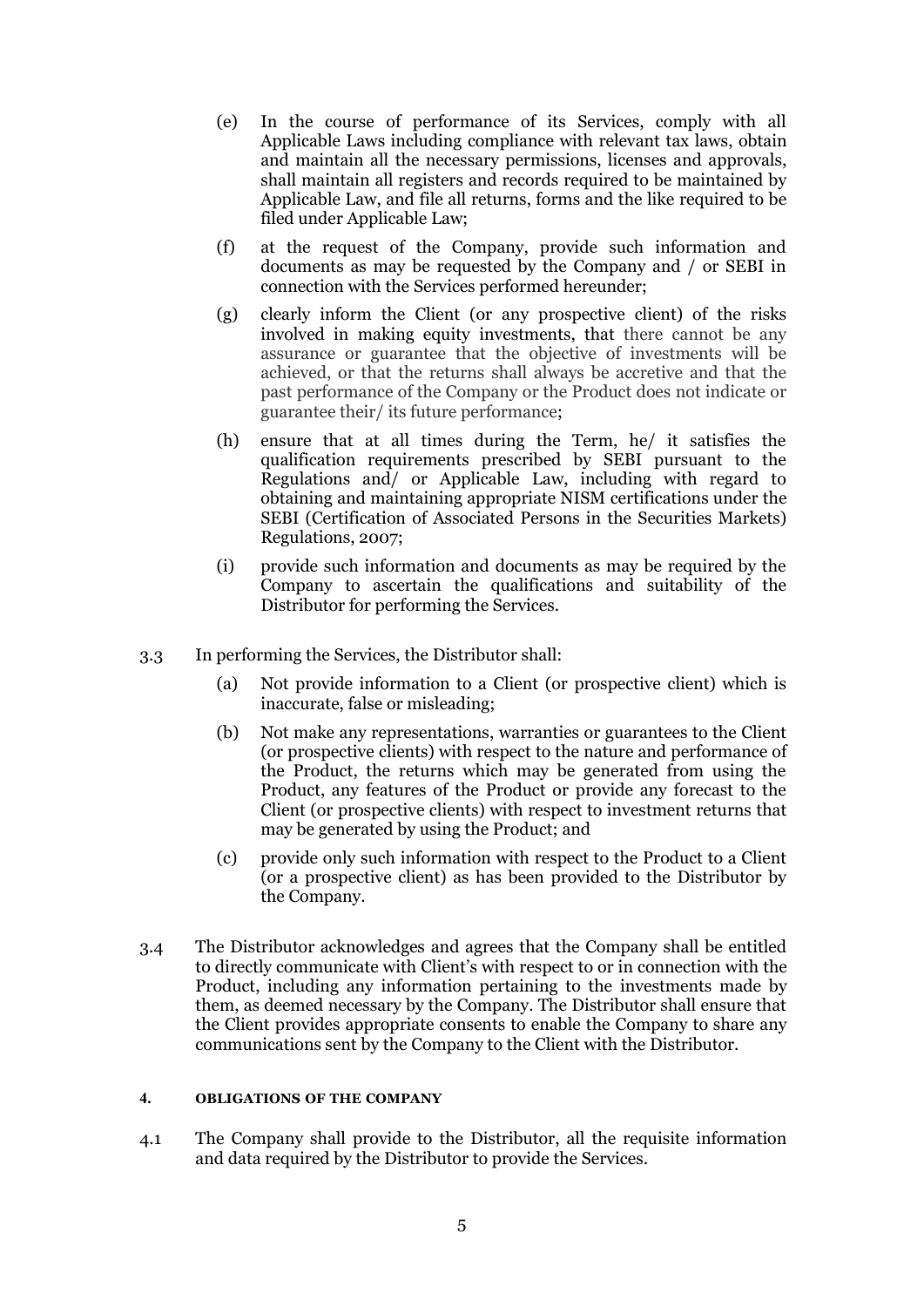- 4.2 The Company shall from time to time review the Services rendered and guide Distributor or provide its suggestions to optimize the Services rendered.
- 4.3 The Company may carry out training activities,and Distributor shall ensure that its representatives handling the distribution/marketing and sales of Products attend the same.

#### **5. TRADEMARK**

- 5.1 The Distributor acknowledges that the Company is the owner of the trademarks and brand names under which the Product is marketed and sold ("**Trademarks**"). The Distributor shall not make use of any such Trademarks for any purpose without the prior written consent of the Company and shall not, whether directly or indirectly, register or cause any other person to register any trademarks or brand names similar to those used by the Company.
- 5.2 The Distributor acknowledges that this Agreement does not operate to vest any right, title or interest in the Trademarks in the Distributor. The Distributor shall immediately on request enter into any further agreements with the Company, in a form satisfactory to the Company, necessary for the recording, registration or safeguarding of the Company's Trademark rights for the marketing of the Products under the Trademark.
- 5.3 The Distributor shall promptly give notice in writing to the Company if it becomes aware of:
	- (a) any infringement or suspected infringement of the Trademarks or any other intellectual property rights relating to the Products within the Territory; or
	- (b) any claim that the Product infringes the rights of any third party.
- 5.4 In respect of any matter that falls within clause 5.3:
	- (a) the Company shall in its absolute discretion, decide what action to take in respect of the matter (if any);
	- (b) the Company shall conduct and have sole control over any consequent action that it deems necessary; and
	- (c) the Company shall pay all costs in relation to that action and shall be entitled to all damages and other sums that may be paid or awarded as a result of that action.
- 5.5 The Distributor shall immediately bring to the notice of the Company any improper or wrongful use in the Territory of the Trademarks and the Distributor shall on being so requested by the Company and at the Company's cost assist in taking all steps to defend the rights of the Company including the institution at the Company's cost of any actions which it may deem necessary to commence for the protection of any of its rights.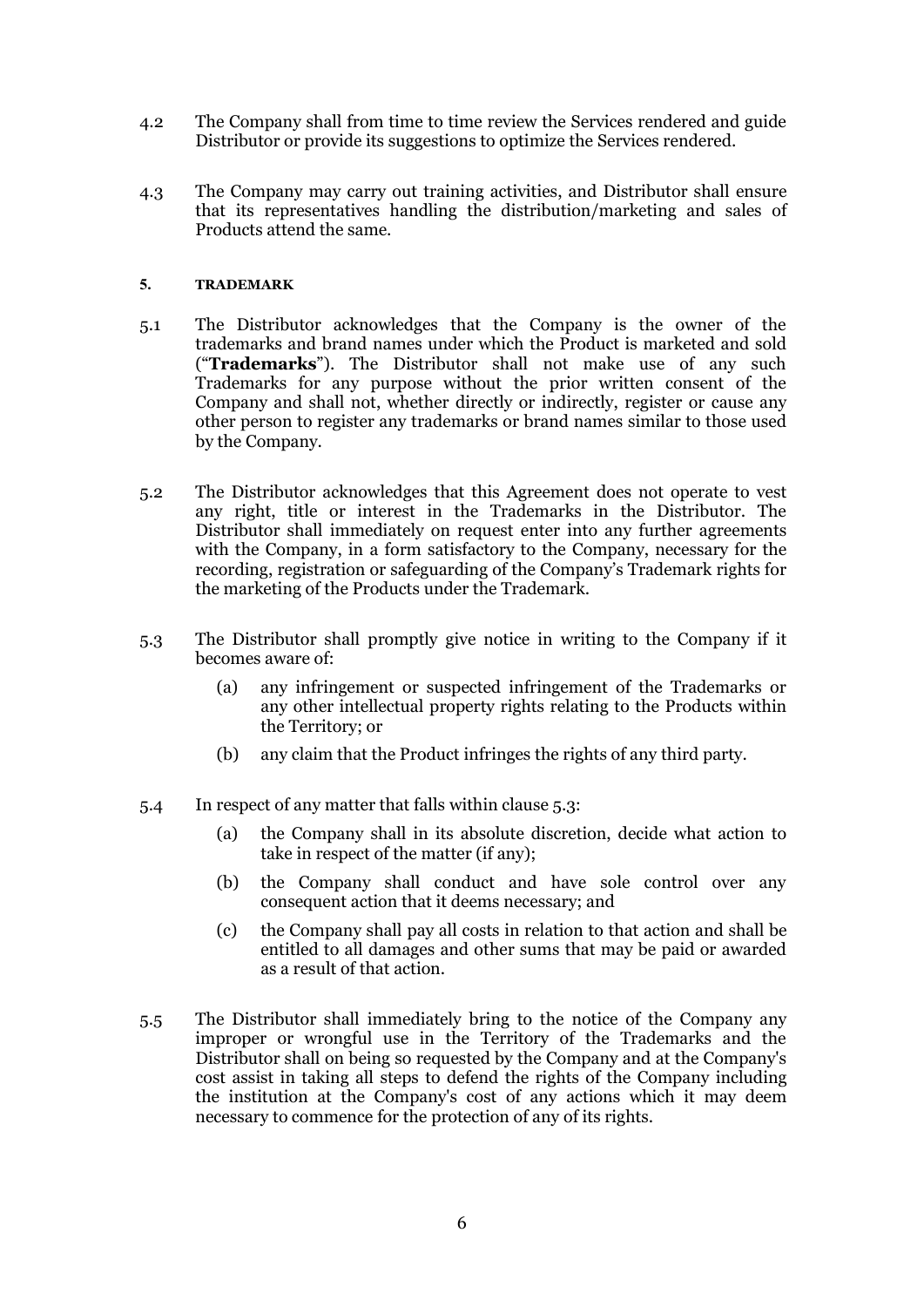#### **6. FEES**

- 6.1 In consideration of the Distributor providing the Services, the Company shall pay fees to the Distributor, as set out in the App ("**Fees**"). The details of which is mentioned on Annexure I
- 6.2 Before the end of each calendar month, the Distributor shall raise an invoice on the Company for the fees payable to it. Subject to receipt of a proper invoice and other supporting documentary evidence (where necessary), the Company shall pay the Fees as per its usual payment cycle for vendors.
- 6.3 Except for the Fees, the Company shall not liable to make any other payments to the Distributor. Any costs and expenses, incurred by the Distributor in providing the Services shall be borne by the Distributor.

#### **7. INDEMNITY**

- 7.1 The Distributor shall indemnify and keep indemnified the Company, its affiliates, assigns, directors, employees, agents, advisors, etc. against all actions, suits and proceedings and all Losses incurred or suffered by or caused to the Company by reason of:
	- (a) any breach, non-observance, non-performance or default wilful or otherwise, negligence, fraud by the Distributor or its employees, agents, servants, or any other person authorized by the Distributor in this behalf, of their obligations as contained in this Agreement or Applicable Law, including but not limited to any loss or liability arising on account of breach of Applicable Law;
	- (b) mis-selling, making false incorrect representations to a Client with respect to the performance of the Product, with respect to any returns which may be generated by making investments through the Product;
	- (c) any acts or omissions of the Distributor, its employees, agents, servants, or any other person authorized by the Distributor, which is in excessof the authorities granted to the Distributor hereunder;
	- (d) a breach of any representations, warranties given by the Distributor to the Company or is any such representatives or warranties are found to be untrue, false or misleading.

# **8. CONFIDENTIALITY**

- 8.1 The Distributor undertakes that it shall not at any time during the Term and for a period of three years after expiry of the Term, disclose to any person any confidential information concerning the business, affairs, clients of the Company or of any member of its Group, including but not limited to information relating to the Product, the Company's operations, processes, plans, know-how, designs, trade secrets, software, market opportunities ("**Confidential Information**"), except as permitted by clause 8.2.
- 8.2 The Distributor may disclose the Confidential Information: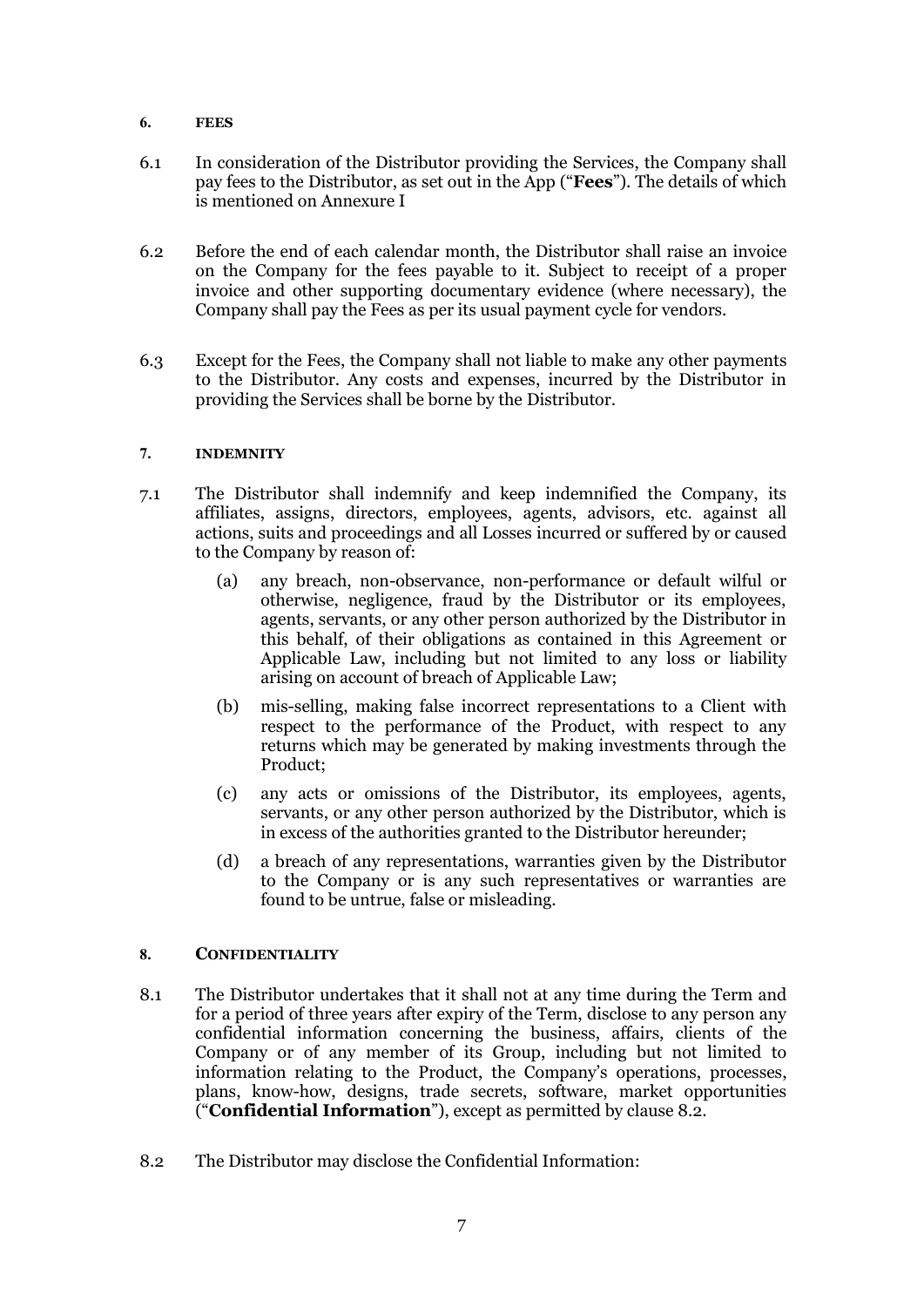- (a) to its employees, officers, agents, consultants or subcontractors ("**Representatives**") who need to know such information for the purposes of carrying out its obligations under this Agreement, provided that the Distributor takes all reasonable steps to ensure that its Representatives comply with the confidentiality obligations contained in this clause 8 as though they were a party to this Agreement. The Distributor shall be responsible for its shall be responsible for its Representatives' compliance with the confidentiality obligations set out in this clause; and
- (b) as may be required by law, a court of competent jurisdiction or any governmental or regulatory authority.
- 8.3 The Company reserves all rights in its Confidential Information. No rights or obligations in respect of Confidential Information other than those expressly stated in this Agreement are granted to the Distributor or are to be implied from this Agreement. In particular, no licence is hereby granted directly or indirectly under any patent, invention, discovery, copyright or other intellectual property right held, made, obtained or licensable by the Company, now or in the future.

#### **9. TERMINATION AND SUSPENSION**

- 9.1 This Agreement may be terminated at any time with mutual consent of the Parties.
- 9.2 Without affecting any other right or remedy available to it, the Company may terminate this Agreement:
	- (a) by serving a notice to the Distributor one (1) month prior to the date of termination; or
	- (b) if any of the representations and warranties given by the Distributor to the Company are found to be untrue, false or misleading;
	- (c) with immediate effect if is convicted of any offence under Applicable Law.
- 9.3 Without affecting any other right or remedy available to it, either Party may terminate this Agreement with immediate effect by giving written notice to the other Party if:
	- (a) the other Party commits a material breach of any other term of this Agreement which breach is irremediable or (if such breach is remediable) fails to remedy that breach within a period of 30 days after being notified in writing to do so;
	- (b) the other Party is insolvent;
	- (c) the other Party commences negotiations with all or any class of its creditors with a view to rescheduling any of its debts, or makes a proposal for or enters into any compromise or arrangement with its creditors other than for the sole purpose of a scheme for a solvent amalgamation of that other Party with one or more other companies or the solvent reconstruction of that other Party;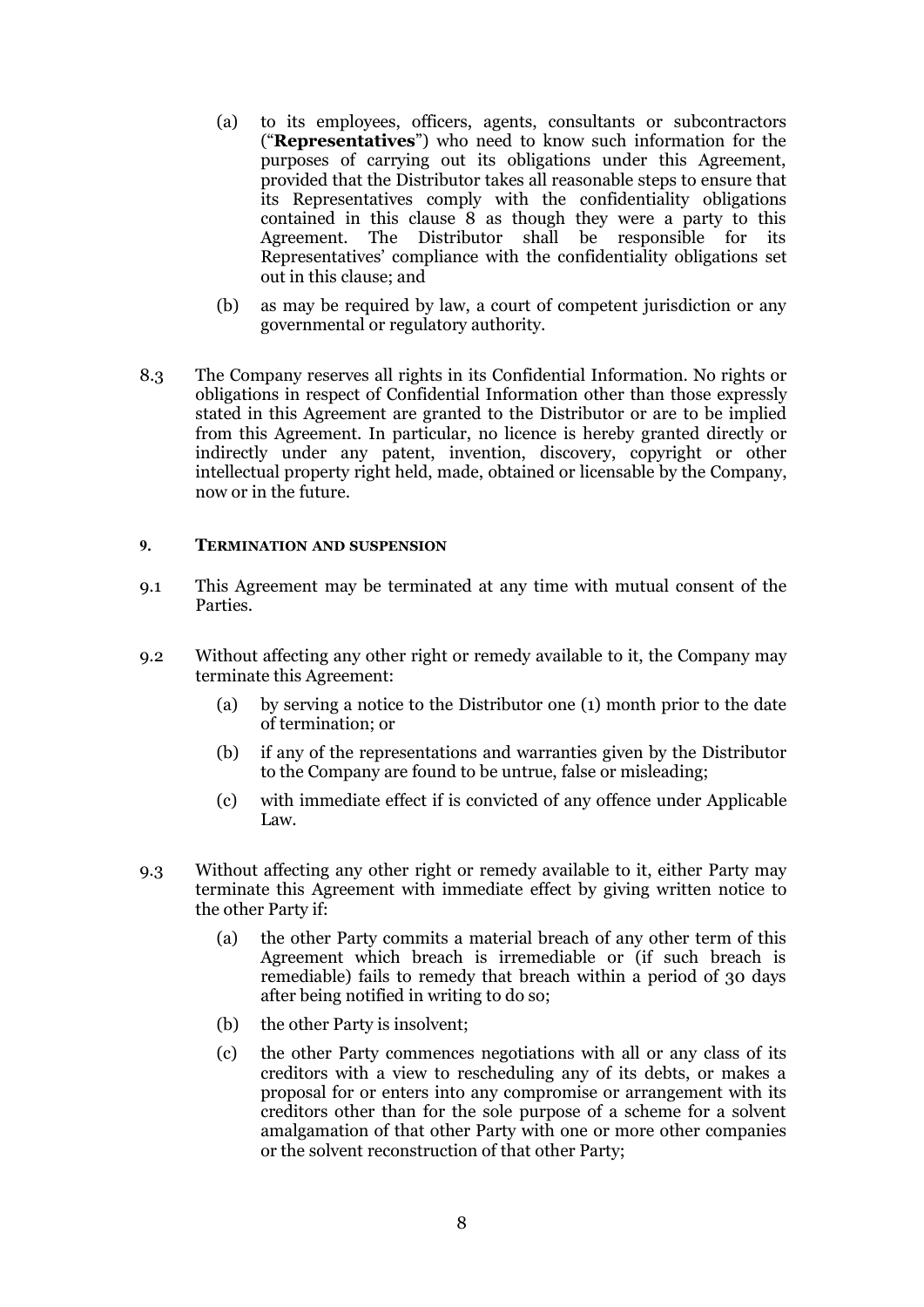- (d) a petition is filed, a notice isgiven, a resolution is passed, or an order is made, for or on connection with the winding up of that other Party other than for the sole purpose of a scheme for a solvent amalgamation of that other Party with one or more other companies or the solvent reconstruction of that other Party;
- (e) an application is made to court, or an order is made, for the appointment of an administrator or receiver or if a notice of intention to appoint an administrator or receiver is given or if an administrator or receiver is appointed over the other Party; or
- (f) the other Party ceases, or threatens to cease, to carry on its business.

# **10. OBLIGATIONS ON TERMINATION**

On termination of this Agreement the Distributor shall promptly:

- (a) return to the Company all equipment, materials and property belonging to the Company which were supplied to the Distributor in connection with this Agreement;
- (b) return to the Company, all documents and materials (and any copies) containing the Confidential Information;
- (c) erase all Confidential Information from its computer systems (to the extent possible); and
- (d) on request, certify in writing to the Company that it has complied with the requirements of this clause.

#### **11. CONSEQUENCES OF TERMINATION**

- 11.1 On termination or expiry of this Agreement the following clauses shall continue in force - clause 7 (Indemnity), clause 8 (Confidentiality), clause 10 (Obligations on termination), clause 13.3 and 13.8.
- 11.2 Termination or expiry of this Agreement shall not affect any rights, remedies, obligations or liabilities of the Parties that have accrued up to the date of termination, including the right to claim damages in respect of any breach of the Agreement which existed at or before the date of termination or expiry.

#### **12. DATA PROTECTION**

12.1 The Distributor acknowledges that any personal information (including sensitive personal information)/ data pertaining to Clients ("**Personal Data**") must only be collected, stored, processed, handled and transferred in accordance with Applicable Law and the Distributor shall be responsible for complying with Applicable Law in this regard. Such Personal Data must not be used for any purpose other than as expressly consented by the Client. The Distributor shall remain liable to the Company for any breach of the aforesaid obligations by the Distributor, including any disclosure or use of Personal Data by the Distributor, its employees, agents or representatives, which is not permissible.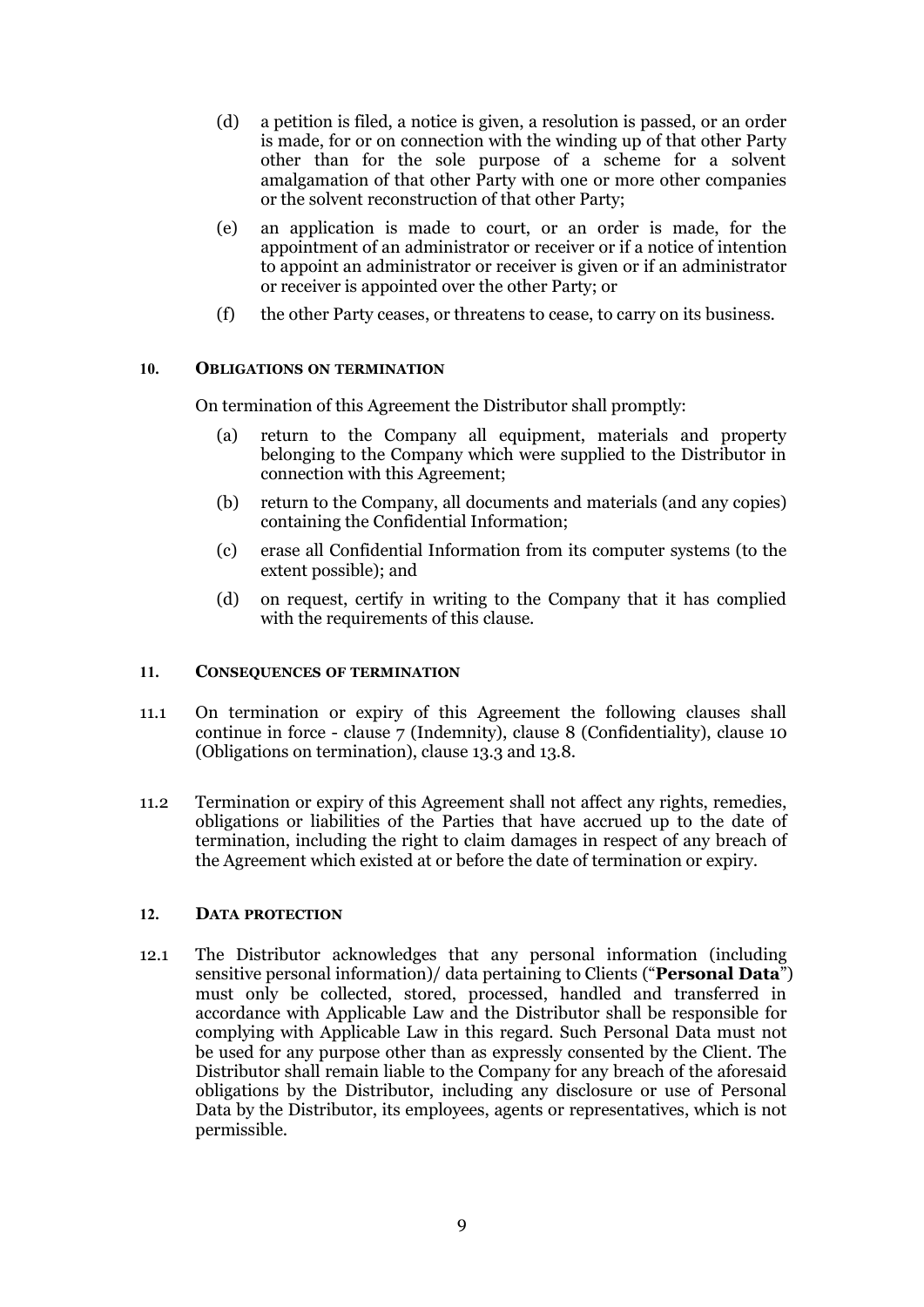#### **13. MISCELLANEOUS**

- 13.1 The Distributor shall not assign, transfer, mortgage, charge, subcontract, declare a trust over or deal in any other manner with any or all of its rights and obligations under this Agreement without the prior written consent of the Company.
- 13.2 If any provision or part-provision of this Agreement is or becomes invalid, illegal or unenforceable, it shall be deemed modified to the minimum extent necessary to make it valid, legal and enforceable. If such modification is not possible, the relevant provision or part-provision shall be deemed deleted. Any modification to or deletion of a provision or part-provision under this clause shall not affect the validity and enforceability of the rest of this Agreement. If any provision or part-provision of this Agreement is invalid, illegal or unenforceable, the Parties shall negotiate in good faith to amend such provision so that, as amended, it is legal, valid and enforceable, and, to the greatest extent possible, achieves the intended commercial result of the original provision.
- 13.3 Dispute resolution
	- (a) If a dispute arises out of or in connection with this Agreement or the performance, validity or enforceability of it ("**Dispute**") then, the Parties shall endeavour to settle such dispute amicably.
	- (b) If the Parties are unable to resolve the Dispute, the Dispute shall be referred to arbitration conducted by a sole arbitrator mutually acceptable to the Parties. In the event the Parties are unable to agree on the appointment of the arbitrator, the arbitrator shall be appointed in accordance with the procedure prescribed by the Arbitration and Conciliation Act, 1996.
	- (c) The venue and seat of arbitration shall be Mumbai, India or another suitable venue agreed by the Parties and the language of arbitration shall be English. The abritator's award shall be substantiated in writing and in the absence of fraud or manifest error shall be final and binding on the Parties.
- 13.4 No variation of this Agreement shall be effective unless it is in writing and signed by both Parties (or their authorised representatives).
- 13.5 A waiver of any right or remedy under this Agreement or by law shall only be effective if given in writing and shall not be deemed a waiver of any subsequent breach or default. A failure or delay by a Party to exercise any right or remedy provided under this Agreement or by law shall not constitute a waiver of that or any other right or remedy, nor shall it prevent or restrict any further exercise of that or any other right or remedy. No single or partial exercise of any right or remedy provided under this Agreement or by law shall prevent or restrict the further exercise of that or any other right or remedy.
- 13.6 Notices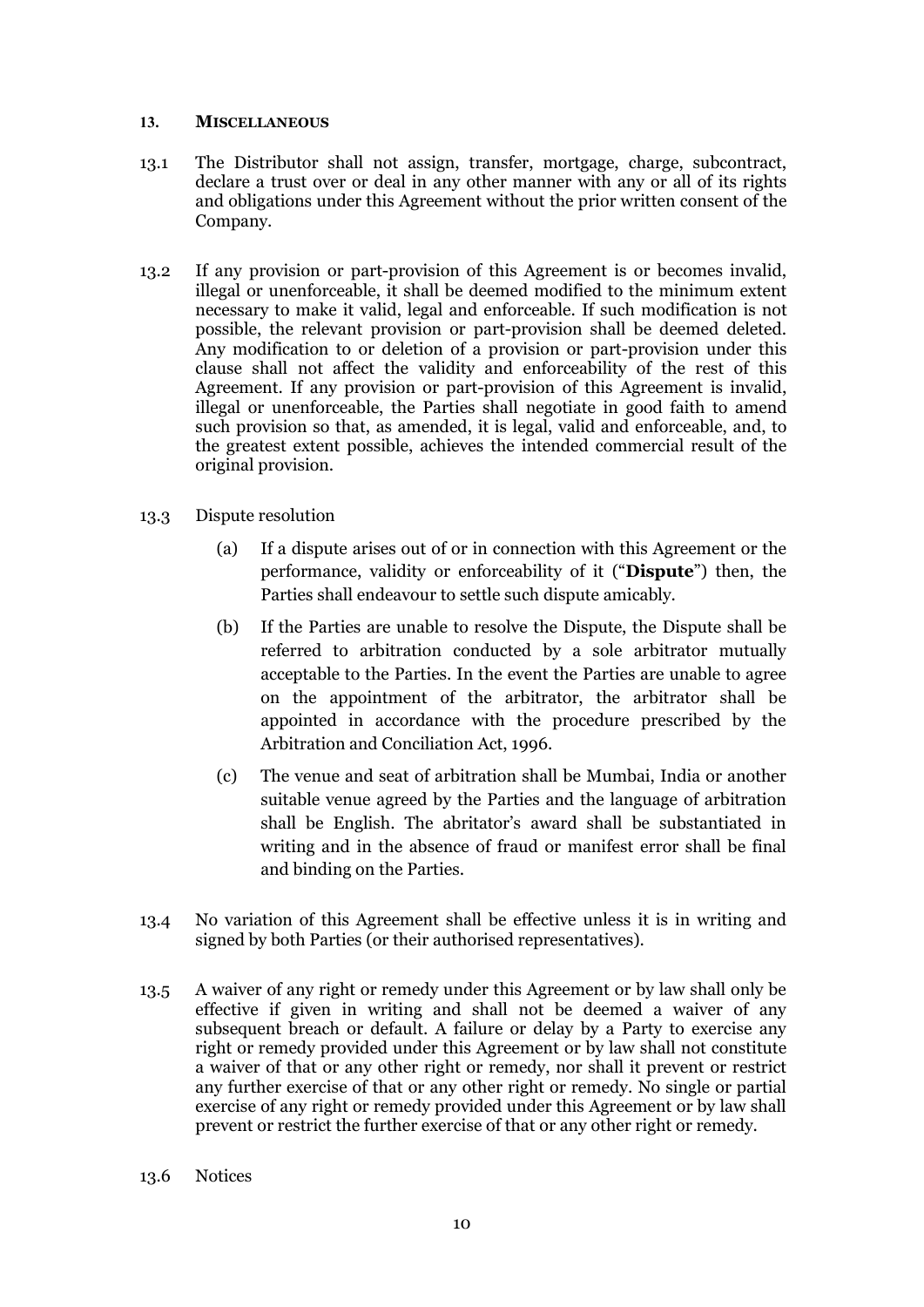- (a) Any notice given to a Party under or in connection with this Agreement shall be in writing and shall be:
	- (i) delivered by hand or by registered post, speed post or reputed courier at its registered office (if a company) or its principal place of business (in any other case); or
	- (ii) sent by email.
- (b) Any notice shall be deemed to have been received:
	- (i) if delivered by hand, on signature of a delivery receipt or at the time the notice is left at the proper address;
	- (ii) if sent by post at the time recorded by the delivery service.
	- (iii) if sent by email, upon transmission so long as the sender has received any message stating that the email has not been delivered.
- (c) This clause does not apply to the service of any proceedings or other documents in anylegal action or, where applicable, any arbitration or other method of dispute resolution. For the purposes of this clause, "writing" shall include e-mail.
- 13.7 This Agreement constitutes the entire agreement between the Parties and supersedes and extinguishes all previous agreements, promises, assurances, warranties, representations and understandings between them, whether written or oral, relating to its subject matter.
- 13.8 This Agreement and any dispute or claim arising out of or in connection with it or its subject matter or formation shall be governed by and construed in accordance with the law of India.
- 13.9 Neither this Agreement nor any terms and conditions contained herein, shall be construed as creating a partnership, joint venture, agency or franchise relationship between the Parties in anymanner. It is expressly agreed that the staff and all personnel employed by the Distributor shall at all times be regarded as the employees of the Distributor and in no case, shall the Company be held liable for any acts done intentionally or non-intentionally by the employees or any other personnel deployed by the Company.